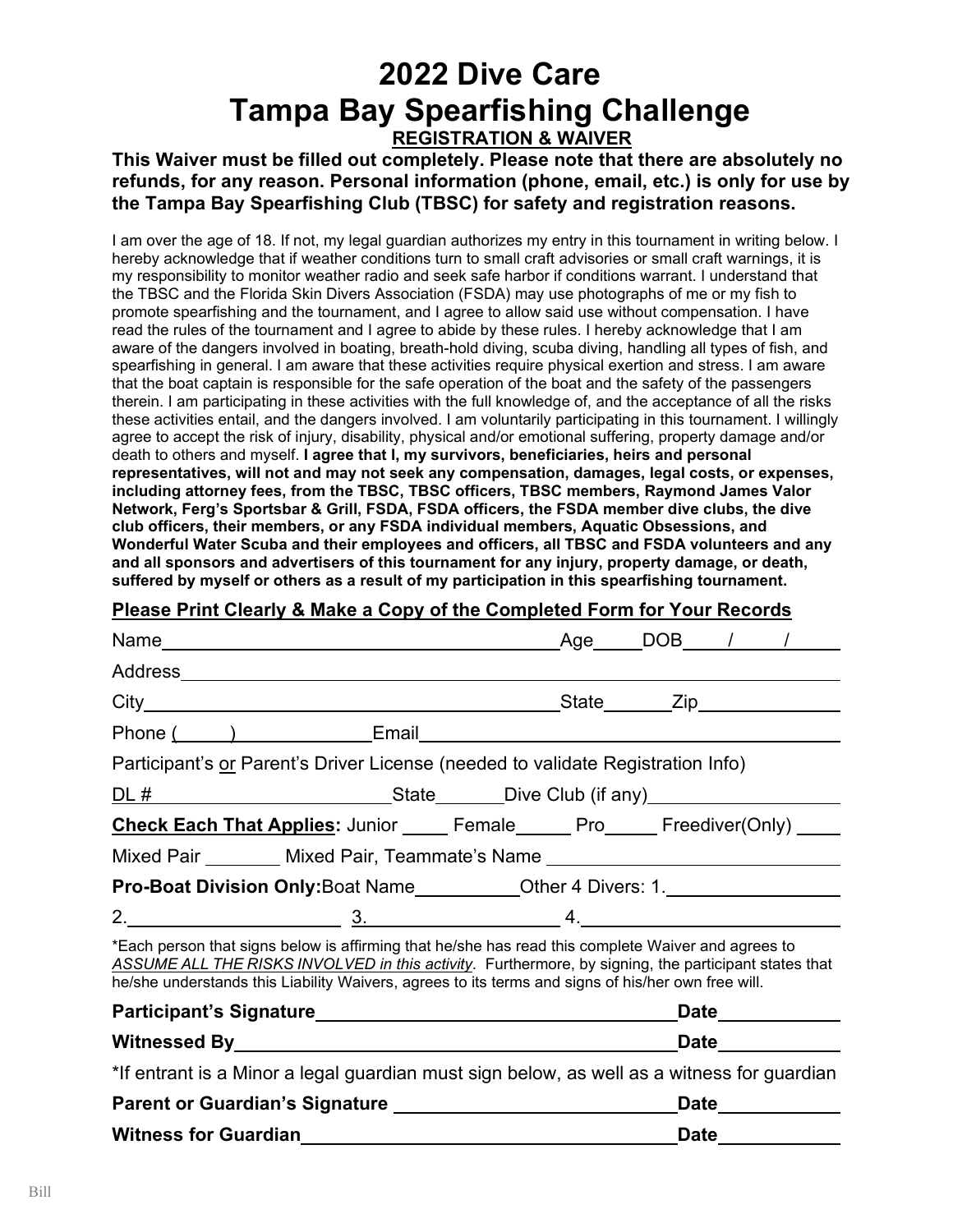**Please Print Clearly on this Registration Entry Form**

### **\*This is page # 2 of Registration and must accompany page #1 of Registration**

Phone ( ) **by a set of the set of the set of the set of the set of the set of the set of the set of the set of the set of the set of the set of the set of the set of the set of the set of the set of the set of the set of t** 

| <b>One FREE</b> Tournament Limited Design Shirt for all those who pre-register<br>(Early Registration ONLY!)                                                                                                                                                     |    |  |
|------------------------------------------------------------------------------------------------------------------------------------------------------------------------------------------------------------------------------------------------------------------|----|--|
| Circle size wanted: S M L XL 2XL                                                                                                                                                                                                                                 |    |  |
| <b>Extra Shirt</b> Tournament Longsleeve Performance shirt. Limited supply!<br>Circle size wanted: S M L XL 2XL<br><b>Quantities of Each Size:</b><br>Performance LS Shirt (per shirt)-----------------------------\$30                                          | \$ |  |
| <b>Tampa Bay Spearfishing Challenge Tournament Rates</b><br>Early-Registration: Received or Online by June 1st at 11:59pm<br>Regular Registration: Received or Online by June 8th at 11:59pm<br>Late Registration: Received at Capt. Meeting on June 10th by 9pm | \$ |  |
| <b>Pro-Boat ONLY Registration: Received or Online June 10th by 9pm</b><br>Maximum of 5 per team. Each teammate must register and pay for individual                                                                                                              |    |  |
| Please circle one, and if paid by check write in the check number<br>Check, Cash or Credit _____________________ Total Paid---------------------------------                                                                                                     | \$ |  |

**Mail the Waiver and Registration Entry Form with bank check (don't mail cash) to**:

Tampa Bay Spearfishing Club, 6193 Central Avenue, St. Petersburg, FL 33710

For questions or to get your confirmation of your mailed registration call (727) 344-3483, from 11am-7pm on Monday through Saturday.

### *\* Absolutely No Refunds Permitted For Any Reason\**

**(2022 Tournament Registration and Waiver Page 2 of 2)**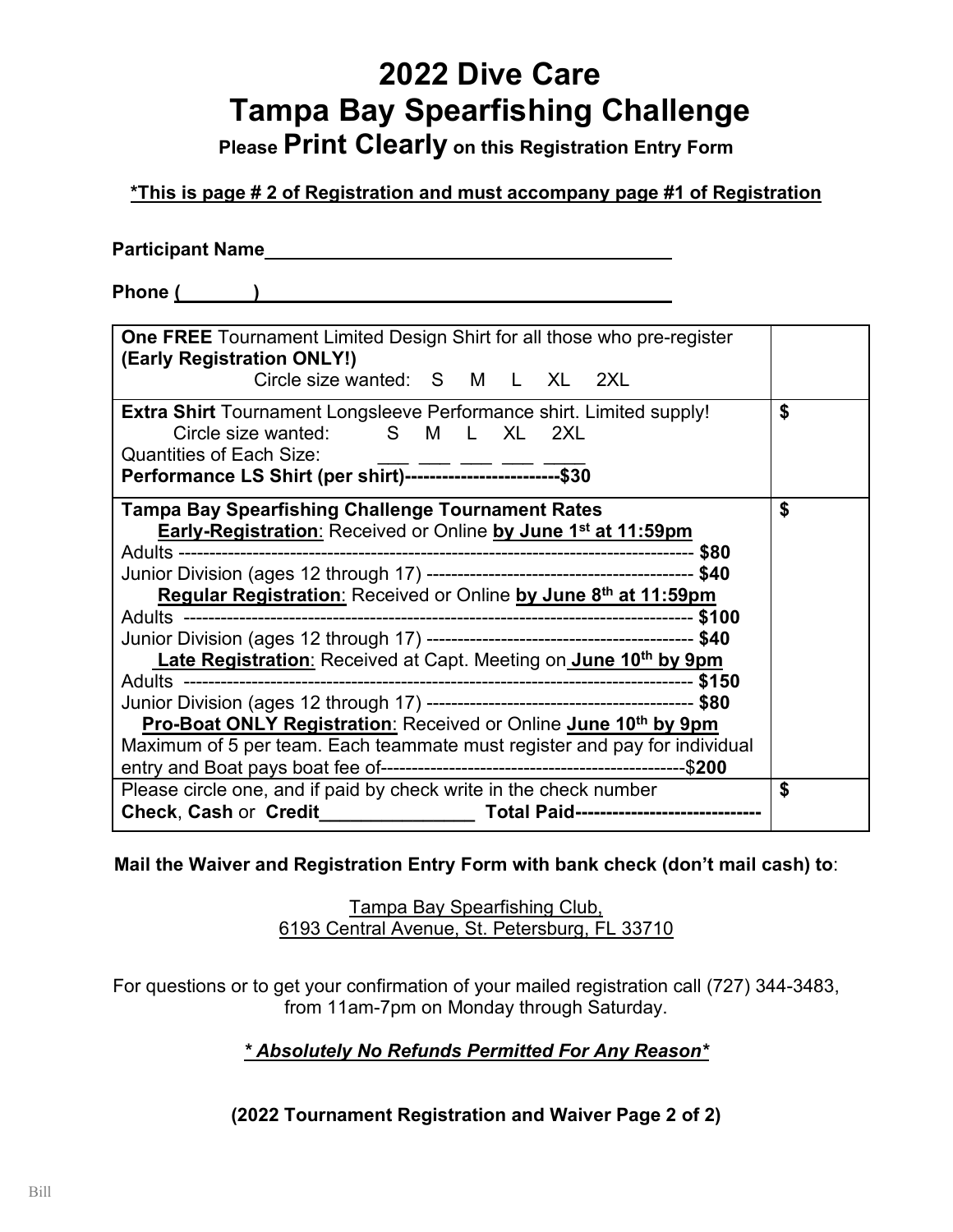### **2022 Dive Care Tampa Bay Spearfishing Challenge TOURNAMENT RULES & REGULATIONS**

*Dates: June 11th & 12th (Rain Dates: June 18th & 19th )* 

- **1. Safety First:** This is a recreational event. Do not push your training limits or violate safe practice. The TBSC & the FSDA recommend that no competitors exceed the recreational diving limit of 130 feet of salt water.
- **2. Early Registration:** Early Registration may be completed online at **[Event Registration](https://www.eventbrite.com/e/249899384787)** or in person or mailed to **[Aquatic Obsessions Scuba](http://www.aodive.com/)** (St. Petersburg, FL). All Early registration forms must be completed with accompanying Tournament Waiver & Registration and tournament fees and if mailed must be postmarked by or handdelivered to the TBSC via one of the aforementioned options by Wed. June 1st *at 11:59pm to be eligible for Early Registration.*
- **3. Early Registration Bonus:** A *FREE* Tournament Performance U/V Long sleeve shirt is provided to a participant who registers early (see Early Registration form, page 2).
- **4. Early Registration Confirmation**: To confirm that a participant's mailed Early Registration form was properly received, each Early Registered participant may call *(727) 344-3483 from June 3rd to June 8th to confirm receipt of your mailed registration.* This confirmation will allow every participant with Early Registration to rest assured that his/her paperwork has been received and is in proper order. Please call Mon, Wed. Thur. or Friday, 1pm to 7pm.
- **5. Tournament Kickoff Party:** The Kickoff Party will be held Wednesday, June 1st , from 7:00pm until 10pm at [Ferg's Sports Bar & Grill](http://www.fergssportsbar.com/) (St. Petersburg, FL). This is an open event hosted by the Tampa Bay Spearfishing Club to welcome all participants and guests for some fun and festivities prior to the competition. This is also the last opportunity for participants to complete Early Tournament Registration, in person.
- **6. Regular Registration:** The Regular Registration is from June 2<sup>nd</sup> through June 8<sup>th</sup>. The online registration will stay open until 11:59pm, June 8th on our **[Event Registration](https://www.eventbrite.com/e/249899384787)** site. If turning in a paper Registration Form for someone on your boat at the in person Captain's meeting, please ensure every part of the Tournament Waiver & Registration Form is accurately completed (*No Exceptions*)!
- **7. Final Registration & Captain's Meeting:** The Captain's Meeting (Diver's Check In) and Final Registration will be held at [Ferg's Sports Bar & Grill](http://www.fergssportsbar.com/) (St. Pete, FL). Final Registration starts at approximately 7:00pm on June  $10<sup>th</sup>$  and the Captain's Meeting will be held on this date at approximately 8:30pm. Final registration ends at 9pm. The TBSC may host satellite Captain's Meetings in other locations throughout the southeast USA. For additional information on satellite locations contact the TBSC at (727) 656-9714.
- **8. Mandatory Diver's Check-In:** Held during the Captain's meeting on June 10<sup>th</sup> at least one Representative Diver from each boat must be present at the Diver's Check-In Meeting held during the Captain's Meeting to represent himself and his dive buddies. This allows the Representative Diver, for him and his/her team to acquire verify tournament entry paperwork, acquire mystery tickets, buy shirts, receive tournament shirts (for Early Registrants), and shooter's bags, to witness the official tournament time, and be privy to any **last-minute** rule changes. To ensure a smooth acquisition of your teammate's paperwork at the Diver's Check-In make sure your teammate has confirmed receipt or digital proof of his/her completed registration.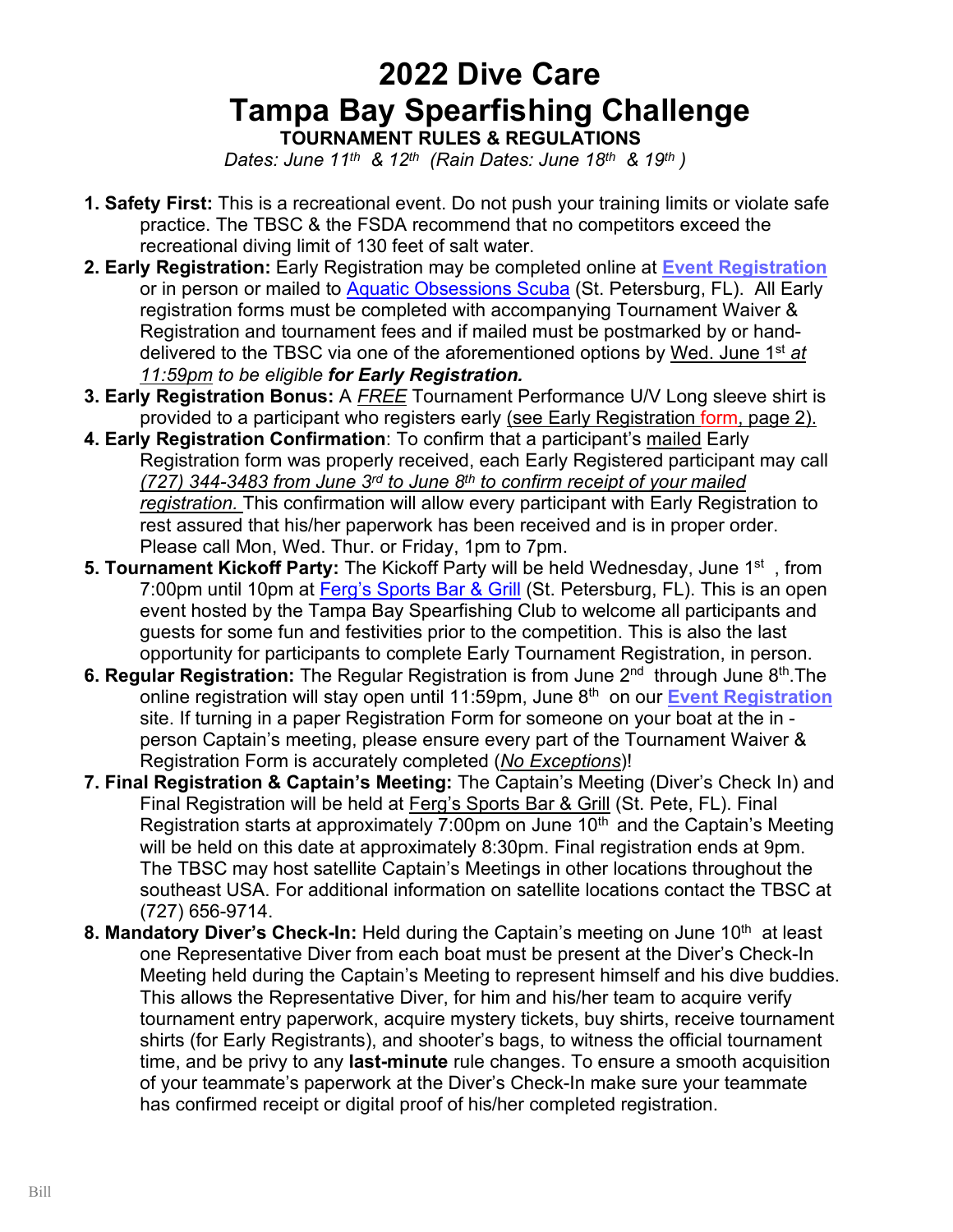- **9. Official Entry & Eligibility:** No diver is officially entered in the tournament until the TBSC has received a properly filled out Waiver and Registration, and all fees have been paid. Waiver & Registration are completed by using this form and submitting to the TBSC by mail or in person, or online at **TampaBaySpearfishingClub.Org .** All participants must possess a valid Florida Saltwater Fishing License.
- **10. Rule Changes:** The TBSC reserves the right to make any **last-minute** rule changes at the Captain's Meeting. This is one reason why at least one Representative Diver is required to attend the mandatory Captain's Meeting.
- **11. Tournament Spearfishing Day:** The Spearfishing Day is Saturday, June 11<sup>th</sup>, with the tournament officially beginning at sunrise and concluding at sunset. The Rain Date for the tournament is Saturday, June 18th, sunrise to sunset. *There will only be one Rain Date for this tournament.* If the original date is moved to the Rain Date and the Rain Date is deemed unsafe to dive, the TBSC will still host the prize selection, raffles, and festivities on Sunday June 19<sup>th</sup>
- **12. Scoring/Points**: The tournament participant must choose which fish to weigh-in prior to arriving at the Weigh-In stage. Tournament officials will not weigh fish individually, to determine for the participant, which fish is the largest. Each participant will receive one (1) point per pound and five (5) points per fish weighed. There is a point limit per fish of twenty (20) points for weight and the five (5) points awarded for the fish, with a maximum total point limit per fish of twenty-five (25) points. Lionfish receive only five (5) *bonus* points per fish weighed with a maximum of ten (10) total bonus points for Lionfish. Tied scores will be broken by dividing the participant's total fish weight by the number of fish with the winning honors going to the higher score. Any further requirements for the resolution of tied scores will be at the sole discretion of the TBSC Officers.
- **13. Weigh-In:** The Weigh-In will take place on Sunday, June 12<sup>th</sup>, at Ferg's Sports Bar & [Grill](http://www.fergssportsbar.com/) (St. Petersburg, FL). All participants' fish must be in the Weigh-In line *no later than 11:00am. No Exceptions***.** The Weigh-In will open at approximately 10:00am. *Once a participant has accepted his/her weigh-in results and the fish are returned to the participant all his/her weights are final and there is no re-entry to the scale for that participant.*
- **14. Awards: For participant who are NOT in the Pro/Calcutta Best Boat division:** 1st Place Shooter (participant with the highest aggregate score) will get the  $1<sup>st</sup>$  Place Trophy and the next subsequent four top-finishers will receive trophies for 2<sup>nd</sup> through 5<sup>th</sup> place. All participants, who are NOT in the Pro/Calcutta Best Boat division can turn in their stringer of fish species for the Aggregate/Top spearfishing trophies and for Largest fish species, Mixed Couple, Junior, Freediver & Women/s trophies. Participants who are tied, the tiebreaker will go to the participant with the highest aggregate tournament score. Any further requirements for the resolution of tied scores will be at the sole discretion of the current TBSC Officers. Trophies and prizes will be awarded on Sunday, June 12<sup>th</sup>, after the Weigh-In, and once the scoring calculations are completed.

**For Pro/Calcutta Best Boat Challenge participants and team:** A Pro Team can consist from Two to Five shooters from the same boat. Each shooter enters the tournament as an individual and they register and pay according to their registration date. Shooters in this division can win Largest Fish trophies and also get a random pick off the prize table in a random manner like all other participants. The Boat must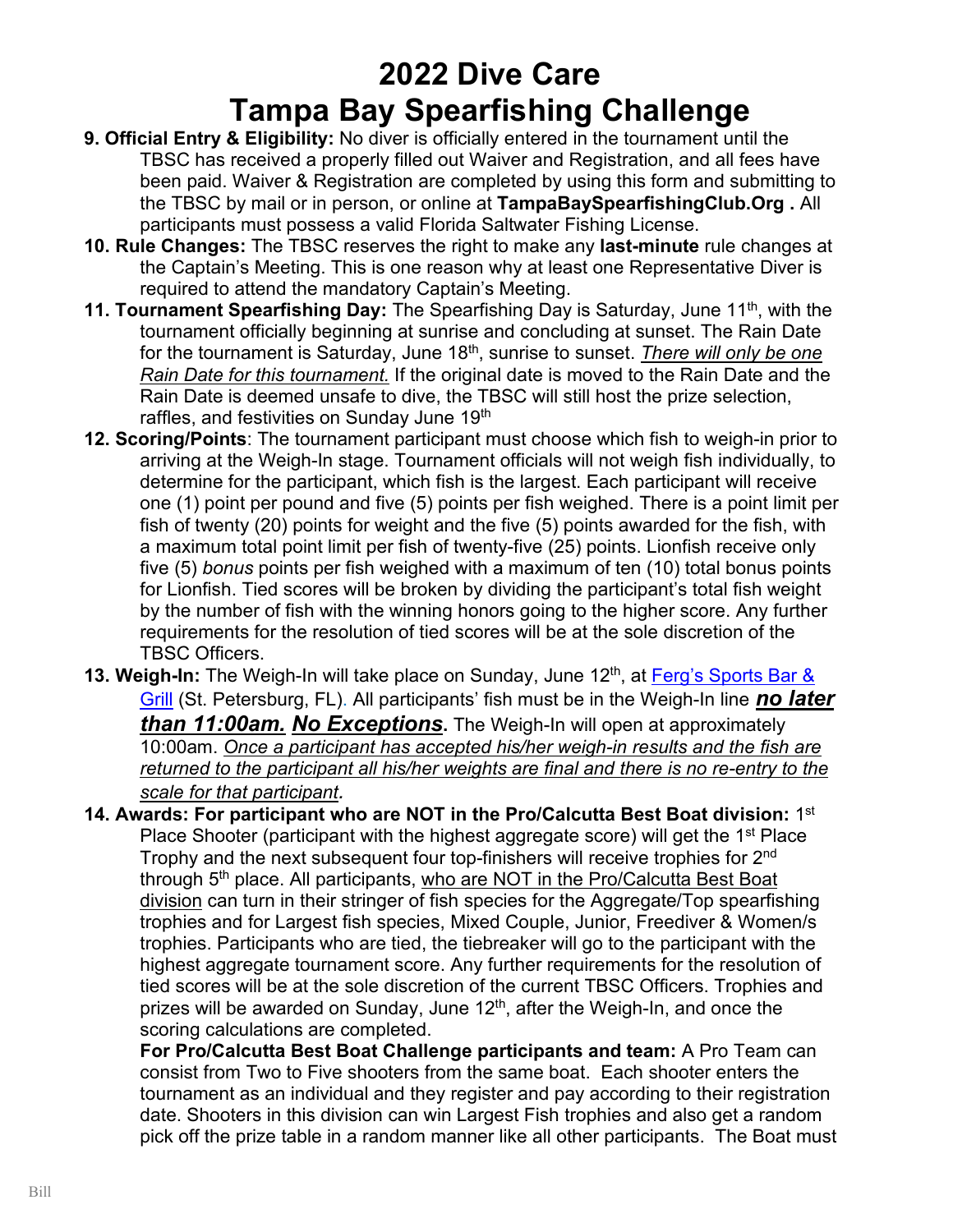then pay the \$200 Pro/Calcutta Boat fee. The funds collected by the Boat Fee will be divided as: 50% of funds go to Best Boat and 50% of funds will be donated to our primary charity, Dive Care, Inc.

 All participants in the Pro/Calcutta Boat division can weigh-in their complete stringer of fish and the largest of each species from all of the same boat shooters will be accumulated to complete ONE "Best Boat stringer". The amount of fish for the One Boat stringer cannot exceed the Maximum Quantity of each species allowed to be weighed by One person, as listed in these rules (Rule #170 Each fish gets 5 points and one point per pound. There is NO maximum amount of points per fish weighed. Lionfish are not included in this division. The most points of that One Boat stringer wins this division. Pro/Calcutta Boat participants can also win Largest fish.

- **15. Junior Division:** This division is comprised of participants under 18 years old. Junior participants cannot exceed any conditions that they are not trained or certified to handle. Furthermore, to participate, all Junior participants will be properly supervised by an Adult diver who is also a participant in this tournament. A trophy will be awarded to the Junior participant with the highest combined aggregate score: however, Juniors participants compete for all other awards with the adults.
- **16. Mixed Pair Division:** This division is comprised of a "two participant team" who are diving from the same boat or the same shore dive area. Two types of dive teams may constitute a Mixed Pair, either an adult male and adult female or an adult of any gender and a Junior of any gender. Trophies will be awarded to Mixed Pair team with the highest combined aggregate score.

| Category           | <b>Minimum Size</b>               | <b>Maximum Quantity</b>             |
|--------------------|-----------------------------------|-------------------------------------|
| Grouper / Mackerel | 24" Gag (Overall)                 | (2) Grouper and/or Mackerel         |
|                    | 20" Red (Overall)                 |                                     |
|                    | 16" Scamp (Overall)               |                                     |
|                    | 22" Other Groupers (Overall)      |                                     |
|                    | 12" Spanish & Cero (Fork)         |                                     |
|                    | 24" Kingfish (Fork)               |                                     |
| Snapper            | 10" Grey/Mangrove (Overall)       | (3) Snapper                         |
|                    | 16" Red, Mutton, Cubera (Overall) |                                     |
| Hogfish            | 14" (Fork)<br>(3) Hogfish         |                                     |
| Sheepshead / Porgy | 12" (Overall)                     | (3) Sheepshead and/or Porgy         |
| <b>Jack</b>        | 24" African Pompano (Fork)        | (1) Jack species                    |
|                    | 14" Permit (Fork)                 |                                     |
|                    | 14" Jack Crevalle (Fork)          |                                     |
|                    | 14" Almaco Jack (Fork)            |                                     |
| Cobia / Barracuda  | 33" Cobia (Fork)                  | (1) Cobia or Barracuda              |
|                    | 28" Barracuda (Fork)              |                                     |
| Lionfish           | No minimum size                   | (2) Lionfish ( <i>for points</i> *) |

**17. Eligible fish:** Categories, size, and quantity allowed as follows:

 \*Despite only two lionfish counting towards tournament points, all participants are encouraged to harvest as many lionfish as possible. The TBSC sponsors various marine conservation organizations and charities whose representatives will be present to take scientific samples and/or accept all lionfish as charitable donations. Additionally, a lionfish trophy will be awarded to the participant who harvests the most lionfish.